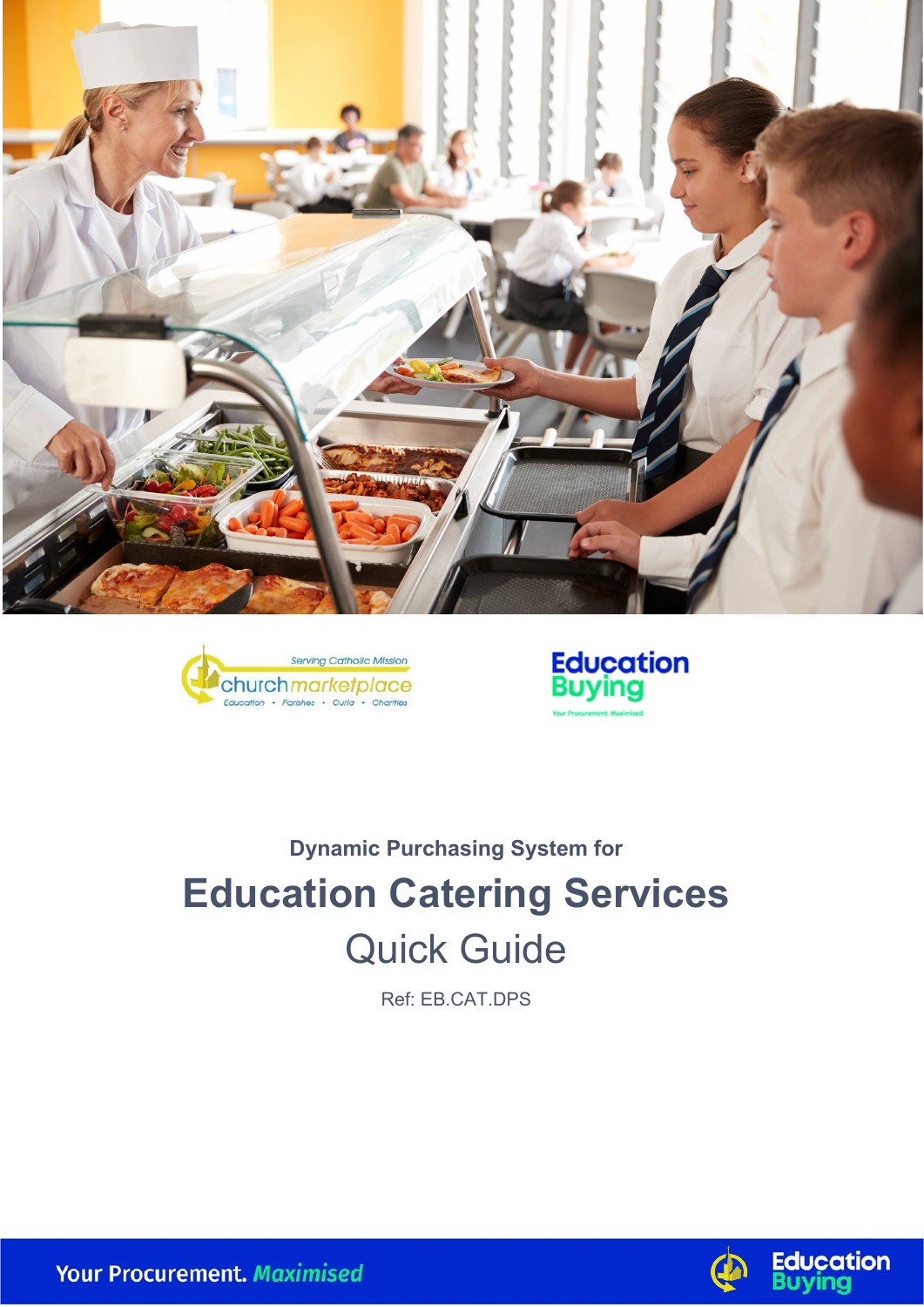# **Dynamic Purchasing System (DPS)**

The Education Catering Services DPS is a Public Contracts Regulations 2015 compliant way to tender your catering contracts. It is an electronic system that enables public sector organisations to procure specific goods and services, with reduced administrative burden compared to a typical self-managed tender.

Any educational establishment can use the DPS. Just create an account on [educationbuying.com](http://www.educationbuying.com/) or for Catholic Schools go to [educationbuying.com/cmp.](https://www.educationbuying.com/cmp) Users will first need to create a free account on the relevant buying website to view the full catering DPS documentation, instructions and e-Tendering support.

## **Suppliers**

The DPS contains a pre-vetted 'approved supplier list', from which buying organisations can invite to tender. New suppliers can request to be added to the DPS at any time, allowing educational establishments to encourage or nominate identified suppliers (e.g. their incumbent or local supplier) to join the DPS prior to running the Further Competition for their contract.

#### **Geography**

The DPS services are UK-wide (England, Scotland, Wales, Northern Ireland), and have been split into geographical areas or 'Lots', so that both national and smaller local suppliers can offer their services.

The geographical Lot will be determined by the Local Authority remit in which the educational establishment falls under. Where there are multiple sites for one group, spanning across more than one Local Authority boundary, the Lot selection will be based on the Local Authority district which covers the predominant number of schools, as determined by the educational establishment.

## **Further Information**

For more detailed information, including access to the template documents and a more comprehensive guide to the DPS, please log into your relevant buying website. Contact: [DPSCatering@EducationBuying.com.](mailto:DPSCatering@EducationBuying.com)